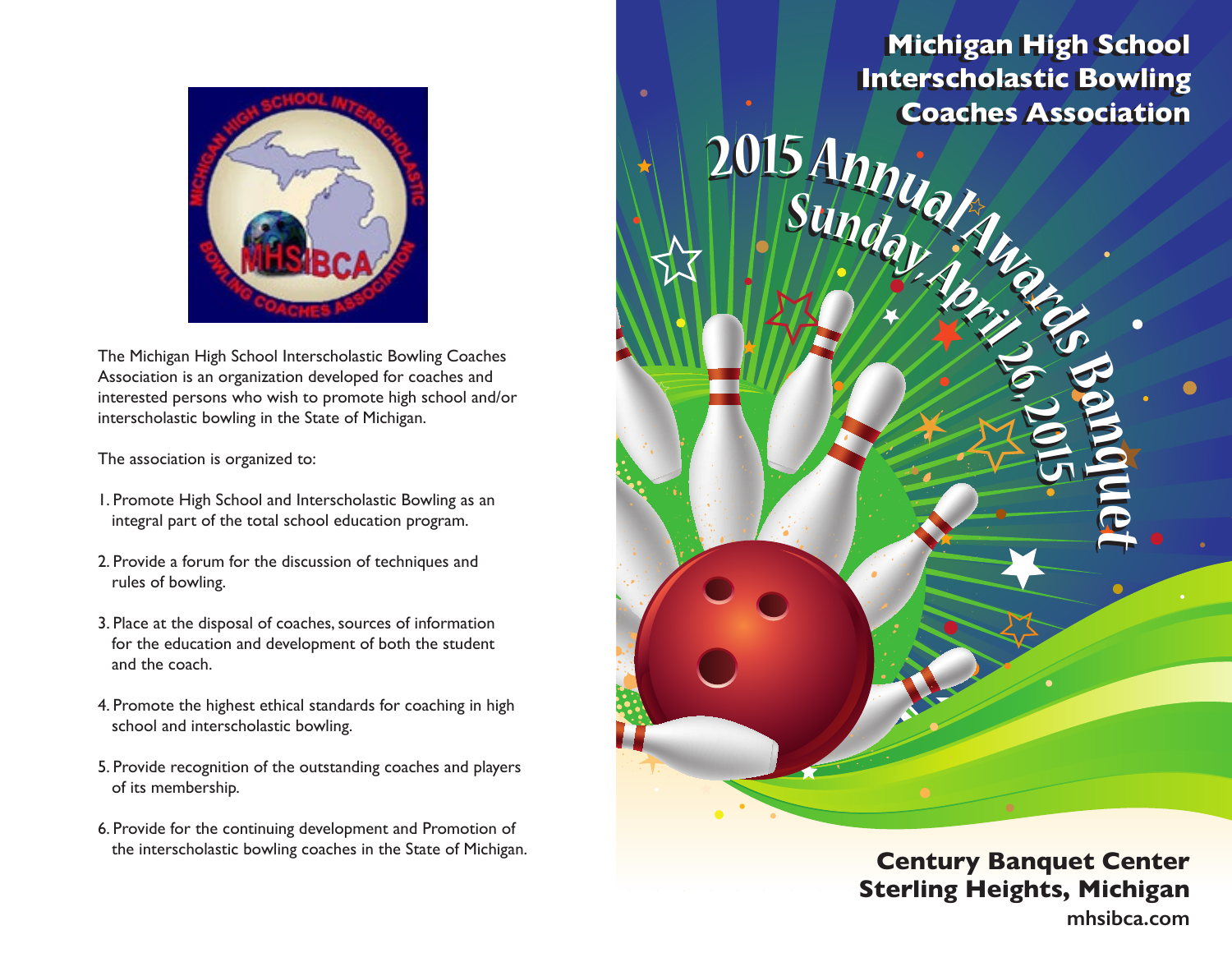## **EXECUTIVE OFFICERS**

**Pre side nt** Debbie Alexander

**FIRST VICE PRESIDENT** Mike Roach

**SE COND VICE PRESIDENT** Scott Spahr

> **Se cre tary** Judy Jaeger

**Tre asure r** Robert Tubbs

**Se rge ant-At-Arm s** Tracy Long

## **EXECUTIVE COMMITTEE**

**Re gion 1 - Southwe st Michigan** Sue Hutchings, Representative

**Re gion 2 - Southe ast Michigan** Tom Stockton, Representative

**Re gion 3 - We st Ce ntral Michigan** Jim Pellirito, Representative

**Re gion 4 - East Ce ntral Michigan** Robert McKinnon, Representative

**Re gion 5 - Northe rn Lowe r Michigan** Bob Ariss, Representative

**Re gion 6 - Northe rn Upp e r Michigan** Suzy Thayer

> **East Side At-Large Dire ctor** David Kowalski, Representative

**We st Side At-Large Dire ctor** Roger Schildroth, Representative

## **WEBMASTER** Robert Ploof, Jr.



 $M$ etrol & SKILLS CENTEI





David V. Kowalski President

823 North Euclid Avenue<br>Bay City, MI 48706<br>euclidauto@speednetllc.com euclidauto.com



Phone: 989-684-5400 Fax: 989-684-9830 Cell: 989-860-6887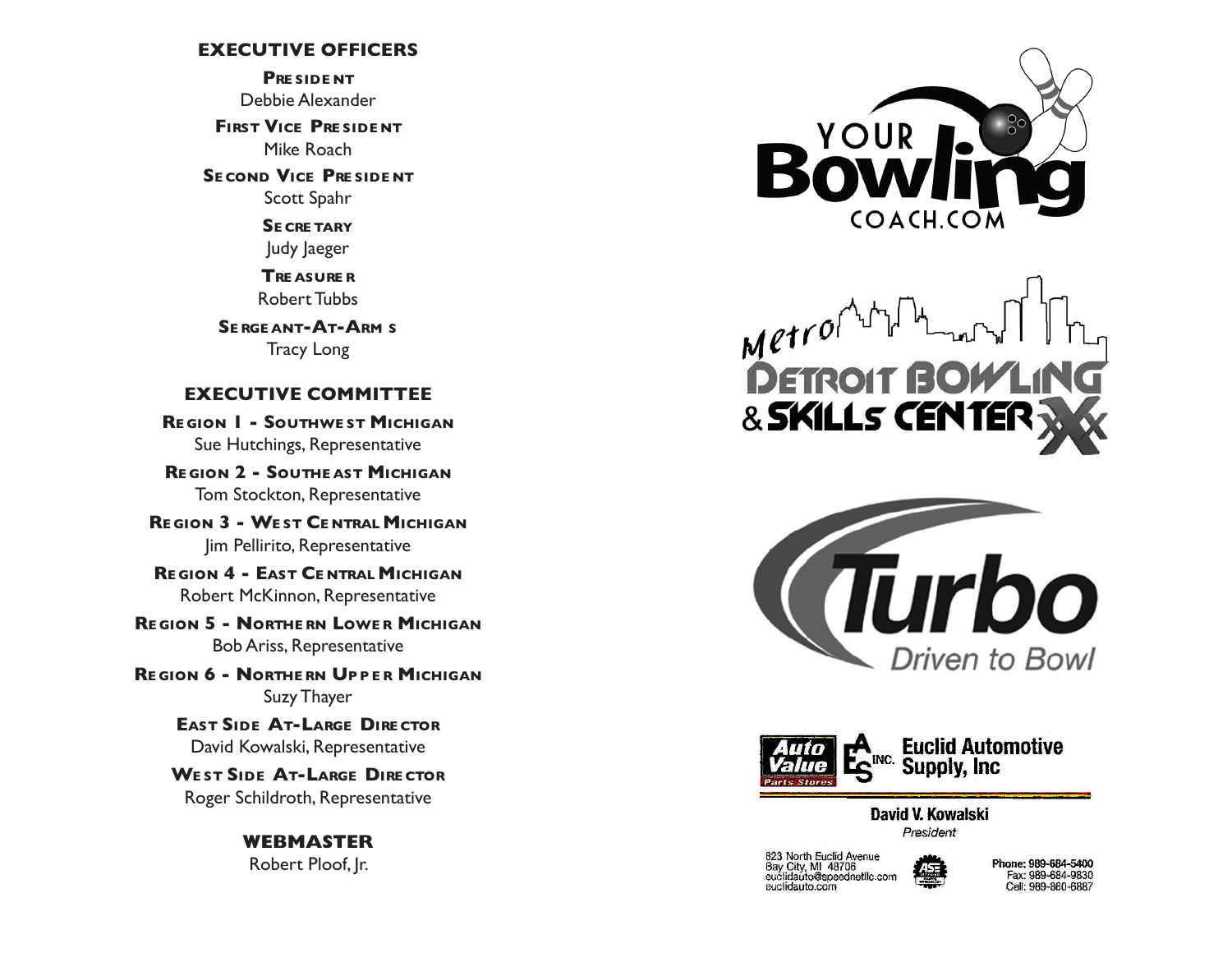# **MHSIBCA Hall of Fame Members**

#### **2010**

Dave Kowalski, Coach Bangor John Glenn Judy Jaeger Coach Livonia Ladywood James Teuber – Proprietor Jerry Dunlap, Computer Programmer Craig Block, Coach

#### **2009**

Brian Bannasch, Coach, Rogers City Paul Bentley, Coach Hudsonville Robert Soloman, Coach Utica Ford ll Rick Dodick, Proprietor Monitor Lanes Jerome Doyle, Proprietor, Colonial Lanes

#### **2008**

Deborah Alexander, Flint Metro Conference Carl Doornbos, Coach Rockford HS Randy Shank, Proprietor Sunnybrook Lanes

#### **2007**

Tracy Long, Coach New Lothrop Clay Sandberg, Coach Ishpeming/Negaunee Tom Stockton, Coach, Sterling Heights Stevenson

#### **2006**

Harry Burkey, Founder MHSIBCA Assn. James Pellerito, Coach, East Kentwoon Mark Voight, Proprietor, Community Bowling Ctrs.

#### **2005**

No Inductees

#### **2004**

No Inductees

#### **2003**

Scott Bennett, Director BCAM Matt Fiorito, Sports Writer Detroit Free Press Greg Gumtow, Commissioner SE Michigan Michael Martus, Founder MHSIBCA Assn. Ron Tomassoni, Founder MHSIBCA Assn.

## **2015 All State Teams – Division 1**

**BOYS**

|                                                               | <b>FIRST TEAM</b>                                                                                                       |                                     |
|---------------------------------------------------------------|-------------------------------------------------------------------------------------------------------------------------|-------------------------------------|
| <b>KYLE SHERRELL</b><br><b>KYLE HAYES</b><br>JOSEPH KRZYWONOS | darota<br>Lanse Creuse N<br>Novi Cre<br>JOSEPH KRZYWONOS         NOVI CATHOLIC<br>TREVOR MACKOWIAK       LANSE CREUSE N | П<br>П<br>12                        |
| <b>SEAN TAYLOR</b>                                            | <b>CALEDONIA</b>                                                                                                        | 12<br>12                            |
|                                                               | <b>SECOND TEAM</b>                                                                                                      | $\overline{10}$                     |
|                                                               |                                                                                                                         | 12                                  |
|                                                               |                                                                                                                         | П                                   |
| <b>DANTE WILLIAM</b><br><b>IIMMY MITCHELL</b>                 | <b>DEARBORN</b><br><b>GRAND HAVEN</b>                                                                                   | $\mathsf{L}$<br>$\overline{10}$     |
|                                                               | <b>THIRD TEAM</b>                                                                                                       |                                     |
| NICHOLAS WALKER<br>CHASE KAUFMAN                              | <b>THEATH</b><br>ZEELAND WEST<br>SWARTZ CREEK                                                                           | 12                                  |
| <b>PAUL LOOMIS</b>                                            | <b>COUSINO</b>                                                                                                          | Ш<br>12                             |
|                                                               | <b>ROCKFORD</b>                                                                                                         | $\mathsf{L}$                        |
| ⊑ni∪ BUCK<br>JACOB KERSTEN                                    | <b>CLARKSTON</b>                                                                                                        | $\mathbf{H}$                        |
|                                                               | <b>GIRLS</b>                                                                                                            |                                     |
| <b>TAYLOR DAVIS</b>                                           | <b>FIRST TEAM</b><br><b>DAVISON</b>                                                                                     | $\overline{\mathsf{I}}\,\mathsf{0}$ |
| <b>ALLISON MORRIS</b>                                         | <b>ANN ARBOR HURON</b>                                                                                                  | 12                                  |
| <b>JULIA HUREN</b><br>SAMANTHA GAINOR LANSE CRUESE N          | <b>WESTLAND JOHN GLENN</b>                                                                                              | Ħ<br>П                              |
| ALEXANDRIA SMIGIEL                                            | <b>CHIPPEWA VALLEY</b>                                                                                                  | 9                                   |
|                                                               | <b>SECOND TEAM</b>                                                                                                      |                                     |
| <b>TRYNA GLADSTONE</b><br><b>SIERRA STADE</b>                 | <b>LAKE ORION</b><br><b>DAKOTA</b>                                                                                      | П<br>12                             |
| MACAILIN RODRIQUEZ CALEDONIA                                  |                                                                                                                         | 9                                   |
| BROOKLYN GREENE DAVISON                                       |                                                                                                                         | 12                                  |
| <b>EMILY DIETZ</b>                                            | CANDYCE BRADLEY FARMINGTON HARRISON<br><b>WESTLAND JOHN GLENN</b>                                                       | $\overline{10}$<br>Ш                |
| <b>THIRD TEAM</b>                                             |                                                                                                                         |                                     |
| <b>HANNAH FORTON</b>                                          | <b>DAKOTA</b>                                                                                                           | $\overline{10}$                     |
| <b>BRITTNEY SCHNICKE</b><br><b>KRYSTA PEIRCE</b>              | <b>CALEDONIA</b><br><b>ST. CLAIR SHORES</b>                                                                             | $\,$ I O<br>П                       |
| RACHEL DORAN                                                  | <b>FARMINGTON HARRISON</b>                                                                                              | 9                                   |
| <b>JESSICA PATE</b>                                           | <b>WESTLAND JOHN GLENN</b>                                                                                              | 12                                  |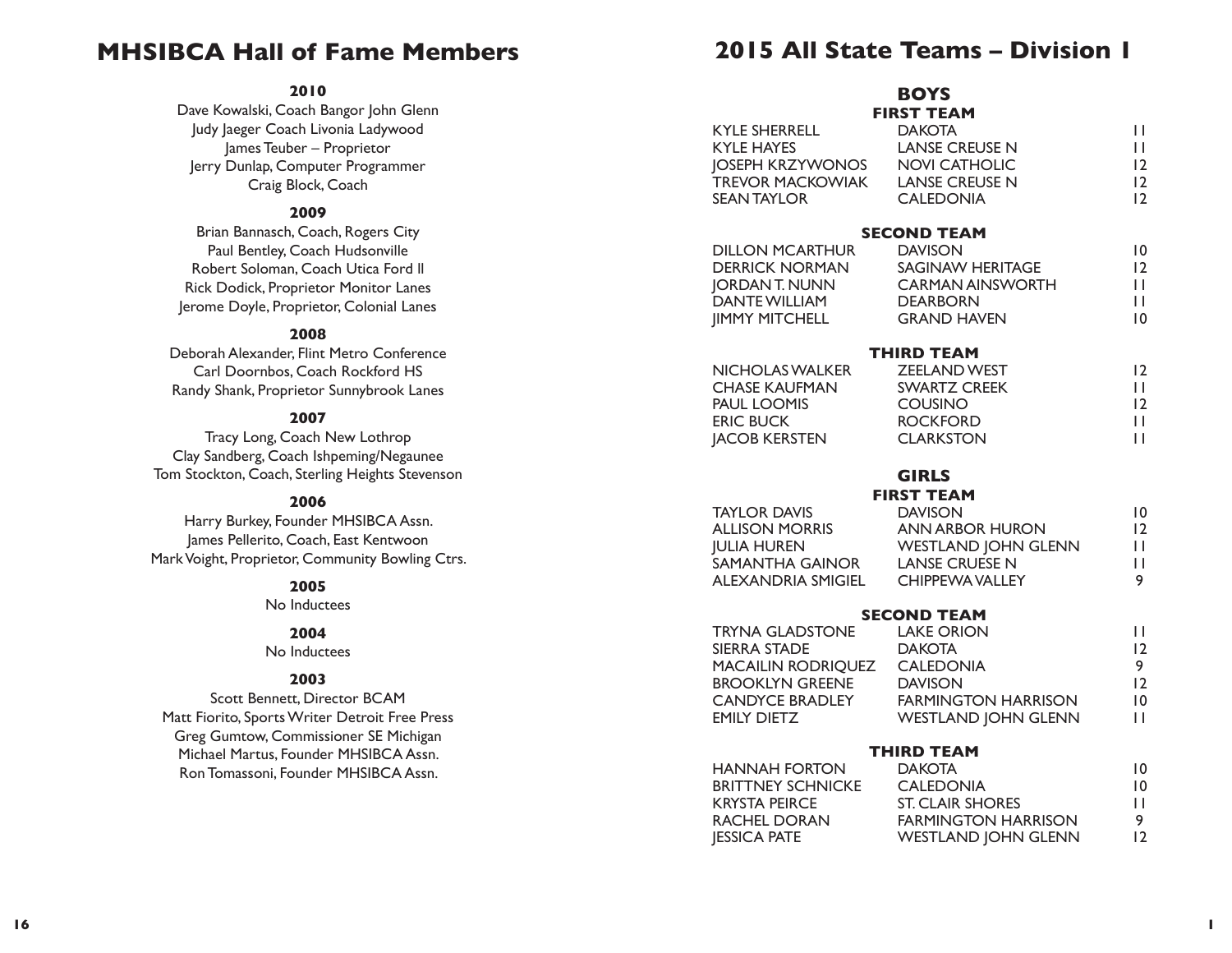# **2015 All State Teams – Division 2**

**BOYS FIRST TEAM**

| DYLAN BROWN                                                                                                        | <b>BAY CITY WESTERN</b>                                                                                                                            | П                                              |
|--------------------------------------------------------------------------------------------------------------------|----------------------------------------------------------------------------------------------------------------------------------------------------|------------------------------------------------|
| CHAD STEPHEN FLINT                                                                                                 | <b>KEARSLEY</b>                                                                                                                                    | П                                              |
| <b>DAVID NORTHOUSE</b>                                                                                             | <b>BYRON CENTER</b>                                                                                                                                | $\overline{0}$                                 |
| <b>KYLE LEWIS</b>                                                                                                  | <b>LANSING EASTERN</b>                                                                                                                             | 9                                              |
| RYAN BENNETT                                                                                                       | <b>IONIA</b>                                                                                                                                       | 12                                             |
| <b>DRAKE MCCARTHY</b>                                                                                              | <b>SOUTH LYON</b>                                                                                                                                  | 12                                             |
| <b>BRENDAN ADAMS</b><br><b>TYLER FIELDS</b><br><b>ANTHONY KELLY</b><br><b>COLLIN FOX</b><br><b>DAN RIBBINK</b>     | <b>SECOND TEAM</b><br><b>FLUSHING</b><br><b>MARYSVILLE</b><br><b>FLINT KEARSLEY</b><br><b>CHARLOTTE</b><br><b>MONA SHORES</b>                      | 12<br>12<br>12<br>12<br>12                     |
| <b>DEREK LAMBERT</b><br><b>GABRIEL GENORD</b><br><b>CODY WILKINS</b><br><b>BRIAN LEWIS</b><br><b>VICTOR RIOJAS</b> | <b>THIRD TEAM</b><br><b>BAY CITY CENTRAL</b><br><b>LAKE SHORE</b><br><b>TECUMSEH</b><br><b>JACKSON NORTHWEST</b><br><b>LANSING EASTERN</b>         | 12<br>$\mathbf{H}$<br>12<br>12<br>$\mathbf{L}$ |
| <b>HANNAH PLOOF</b><br><b>MADCHEN BREEN</b><br><b>KAYLA WILD</b><br><b>STORM BUTLER</b><br>REBECCA WEST            | <b>GIRLS</b><br><b>FIRST TEAM</b><br><b>FLINT KEARSLEY</b><br><b>REGINA</b><br><b>TECUMSEH</b><br><b>BAY CITY WESTERN</b><br><b>TAYLOR KENNEDY</b> | П<br>$\overline{0}$<br>П<br>П<br>12            |
| <b>ALEXXA FLOOD</b>                                                                                                | <b>SECOND TEAM</b>                                                                                                                                 | $\mathbf{H}$                                   |
| <b>KAYLA EMMENDORFER FLINT KEARSLEY</b>                                                                            | <b>FLINT KEARSLEY</b>                                                                                                                              | $\overline{2}$                                 |
| <b>MALORIE KIPLINGER</b>                                                                                           | <b>CHARLOTTE</b>                                                                                                                                   | Ħ                                              |
| <b>MAKAYLA LANCIONI</b>                                                                                            | SOUTHLYON EAST                                                                                                                                     | $\overline{10}$                                |
| <b>ALLIE YOUNG</b>                                                                                                 | <b>CHARLOTTE</b>                                                                                                                                   | 12                                             |
| <b>LINDSEY FARRIS</b>                                                                                              | <b>THIRD TEAM</b>                                                                                                                                  | 12                                             |
| <b>CHELSEA DANIELS</b>                                                                                             | <b>WYOMING</b>                                                                                                                                     | 12                                             |
| <b>TAYLOR WENDORF</b>                                                                                              | <b>JACKSON NORTHWEST</b>                                                                                                                           | П                                              |
| <b>JULIA JOAN BUBLITZ BAY CITY CENTRAL</b>                                                                         | <b>CHARLOTTE</b>                                                                                                                                   | $\overline{2}$                                 |
| <b>IILLIANN DUFORT</b>                                                                                             | <b>NORTH BRANCH</b>                                                                                                                                | 12                                             |

# **MHSIBCA Hall of Fame Members**

**2015**

| ZUIJ                                   |
|----------------------------------------|
| Heidi Wrathell, Proprietor & Coach     |
| Kendall Krick, Coach                   |
| Larry Radtke, Coach                    |
| Susan Hines, Coach                     |
| Eric Bottrall, Coach                   |
| John Essenmacher, Jr., Coach           |
| 2014                                   |
| Randy Allen, MHSAA Director of Bowling |
| <b>Bob Ariss, Coach</b>                |
| Rusty Thomas, Coach                    |
| George Pohly, Sports Writer            |
| Chris Buryta, Coach                    |
| <b>Bob Hutchings, Proprieter</b>       |
| Penny Stillwagon, Coach                |
| Robert Dean Tubbs, Coach               |
| Mike Roach, Coach                      |
| 2013                                   |
| Tim Bauer, Coach                       |
| Fred Ringrose, Coach                   |
| Larry Boyer, Athletic Director         |
| Will Kowalski, Sports Writer           |
| George Bogden, Coach                   |
| Skip Kelley, Coach                     |
| 2012                                   |
| Jim Gostovich, Coach                   |
| Jim Salzwedel, Coach                   |
| Ann Roznowski, Coach                   |
| Doug Melton, Coach                     |
| Robert Longrey, Coach                  |
|                                        |
| Lindy Burton, Coach                    |
| 20 I I                                 |
| Rudy, Godefroidt, Educator             |
| Keith Krueger, Hemlock Boys Coach      |
| Robert Lomonaco, Proprietor & Coach    |
| Sue Hucthings, Proprietor & Coach      |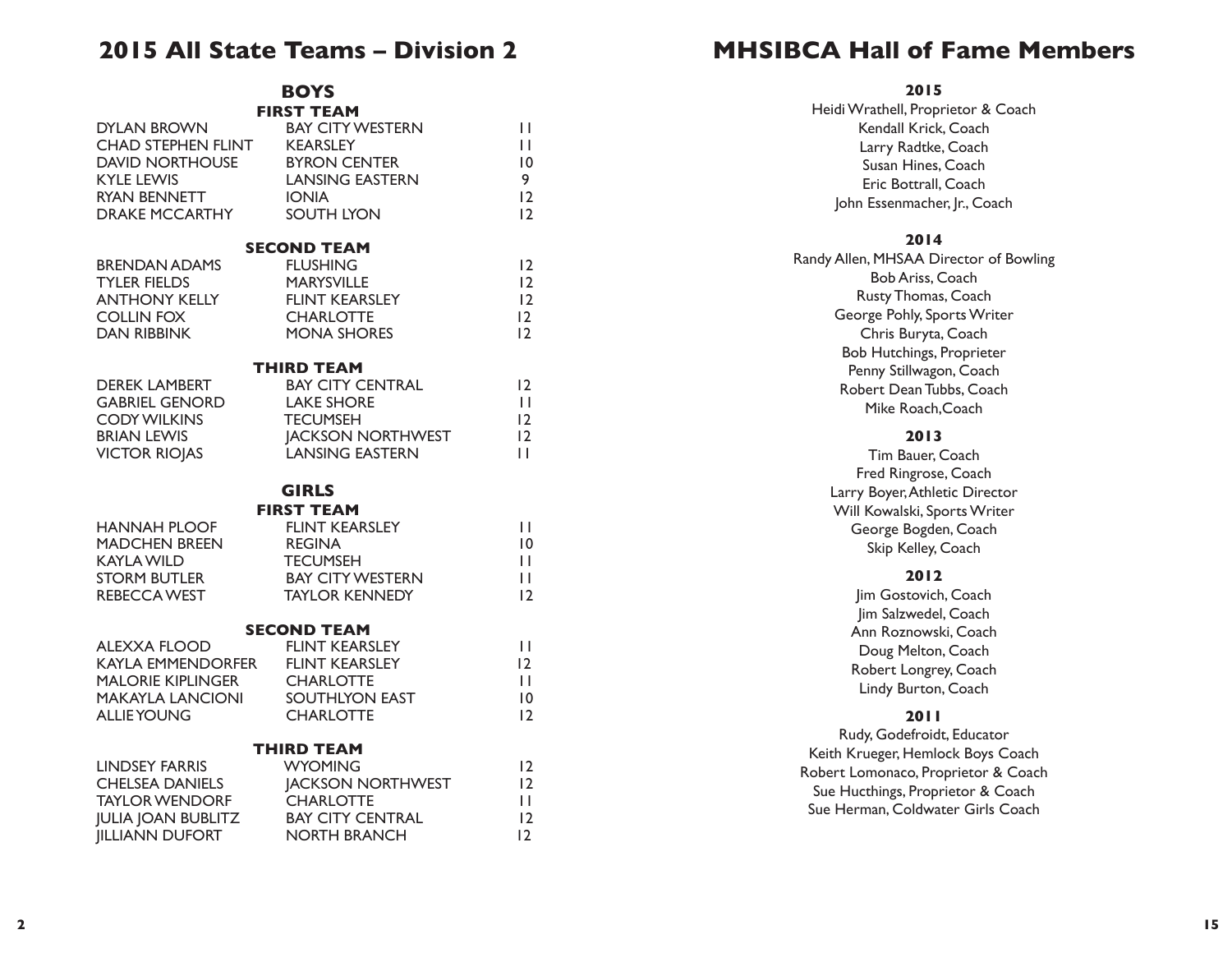# **2015 MHSIBCA Hall of Fame**

My name is **John Essenmacher, Jr.,** and I have been bowling for most of my life. My success in bowling is from hard work and dedication to the sport. I enjoy coaching as well as participating in many leagues. Many years ago I was able to take the leap of faith and bowl as a PBA member in the regional tour. After several years, I decided that I would dedicate more time towards my family and to help in my community by coaching. I have been coaching the Richmond bowling team for 15 years and our program has been very successful. I am very fortunate to have dedicated coaches that work with me and put in hours of hard work by my side, Jim Gostovich and Chuck Scheuer. While coaching our team our program has brought home 10 regional titles and has had 8 individuals that have brought home regional titles. Our success has continued in team events with 3 state finalist teams. In the state singles event we have had 1 finalist and 1 singles state champion. We have had 3 Macomb County players of the year and 2 players that were honored by being on the Detroit Free Press Dream Team. There has been at least 12 bowlers that have gone on to compete at several different colleges. One of the bowlers competed at the National level and came in the top 8 at the Inter Scholastic Singles competition in 2012. Being a coach is hard work and takes many hours away from my family, but I am very fortunate that they have supported me throughout these years. I would like to take this time to say thank you to the MHSIBCA board for nominating me in to the Hall of Fame. I am pleased, honored and humbled to receive this award and to stand along side so many well deserving coaches.

**Susan (Sue) Hines** started bowling casually in 1969, with her mother, Barbara Scott. Sue has bowled in numerous leagues and competed in several Queens Tournaments throughout the 1980's and 1990's, where she became a top qualifier twice. Sue had a proud event in 2007 with her induction into the Jackson Bowling Hall of Fame for Superior Performance. Sue continues to participate, support and encourage bowling as a competitive sport, as well as a family activity, as it is still a great passion for her. She became involved with youth bowling in the 1990's as a coach. She has served on the Jackson Association Board as a Youth Director, and as Secretary/Treasurer for the Jackson Young American Bowling Alliance (YABA). In early 2000, Sue was approached by Dr. Mel Wolfe about organizing and supporting High School Bowling. Since then, this program has grown steadily, and today there are currently 7 schools in 3 conferences that call Airport Lanes their home house. For many years, Airport Lanes has held regional events, and since 2007 has proudly hosted the Michigan High School Athletic Association (MHSAA) State Finals.

# **2015 All State Teams – Division 3**

| <b>GAGE NICKELSON</b><br><b>JONAH BOOT</b><br><b>SAM BRANDT</b> | <b>BOYS</b><br><b>FIRST TEAM</b><br><b>KELLOGSVILLE</b><br><b>JONESVILLE</b><br><b>FREMONT</b> | 10<br>П<br>12   |
|-----------------------------------------------------------------|------------------------------------------------------------------------------------------------|-----------------|
| <b>CHASE BADALAMENTI</b>                                        | <b>ESSEXVILLE GARBER</b>                                                                       | $\overline{2}$  |
| ROBBIE MCKINNON                                                 | <b>BIRCH RUN</b>                                                                               | П               |
|                                                                 | <b>SECOND TEAM</b>                                                                             |                 |
| <b>TYLER KOLASSA</b>                                            | <b>LINCOLN</b>                                                                                 | 10              |
| <b>MARC LAGROIS</b>                                             | <b>RICHMOND</b>                                                                                | $\overline{2}$  |
| <b>DAVID PETERS</b>                                             | <b>CARO</b>                                                                                    | $\overline{2}$  |
| <b>TRISTON BROOKS</b>                                           | <b>CORUNNA</b>                                                                                 | 12              |
| SPENCER URBAN                                                   | NOTRE DAME PREP                                                                                | Ш               |
| <b>MICHAEL ANDERS</b>                                           | <b>CORUNNA</b>                                                                                 | $\overline{12}$ |
|                                                                 | THIRD TEAM                                                                                     |                 |
| CHRISTOPHER WAGNER RICHMOND<br><b>ZACHARY ULICNY</b>            | <b>LUMEN CHRISTI</b>                                                                           | 9<br>12         |
| <b>TYLER HOOPER</b>                                             | PENNFIELD                                                                                      | $\mathbf{H}$    |
| <b>DYLAN PAVKA</b>                                              | <b>CORUNNA</b>                                                                                 | П               |
| <b>MATTHEW MAYSE</b>                                            | <b>ESSEXVILLE GARBER</b>                                                                       | П               |
| <b>ETHAN MORAN</b>                                              | <b>CAPAC</b>                                                                                   | $\overline{2}$  |
|                                                                 |                                                                                                |                 |
|                                                                 | <b>GIRLS</b><br><b>FIRST TEAM</b>                                                              |                 |
| <b>BILLIE HARRINGTON</b>                                        | <b>FRANKENMUTH</b>                                                                             | $\overline{2}$  |
| <b>MORGAN GILBERT</b>                                           | <b>CORUNNA</b>                                                                                 | 9               |
| <b>KAYLA JACKSON</b>                                            | <b>FLAT ROCK</b>                                                                               | Ш               |
| <b>LILY WHITFORD</b>                                            | <b>PORTLAND</b>                                                                                | $\overline{2}$  |
| <b>KADEE BECHMAN</b>                                            | <b>PENNFIELD</b>                                                                               | 12              |
|                                                                 | <b>SECOND TEAM</b>                                                                             |                 |
| SABRINA BALL                                                    | <b>COLOMA</b>                                                                                  | Ш               |
| <b>TAYLOR HUGHES</b>                                            | <b>JONESVILLE</b>                                                                              | $\overline{2}$  |
| KATYLN DEVLAMINCK                                               | <b>NAPOLEON</b>                                                                                | Ш               |
| SIERRA HOWES                                                    | <b>CORUNNA</b>                                                                                 | 12              |
| <b>MADISON RYE</b>                                              | <b>COLOMA</b>                                                                                  | 12              |
|                                                                 | <b>THIRD TEAM</b>                                                                              |                 |
| ELLIE TOLBERT                                                   | <b>JONESVILLE</b>                                                                              | $\overline{2}$  |
| <b>MORGEN SCOTT</b>                                             | <b>CORUNNA</b>                                                                                 | $\overline{2}$  |
| <b>BRIANNA CORDS</b>                                            | <b>PERRY</b>                                                                                   | 12              |
| <b>PAIGE KOITZ</b>                                              | <b>NAPOLEON</b>                                                                                | 10              |
| <b>JULIA FLORY</b>                                              | <b>BIRCH RUN</b>                                                                               | Ш               |
| <b>RYLEE CLARKSON</b>                                           | <b>CAPAC</b>                                                                                   | $\overline{2}$  |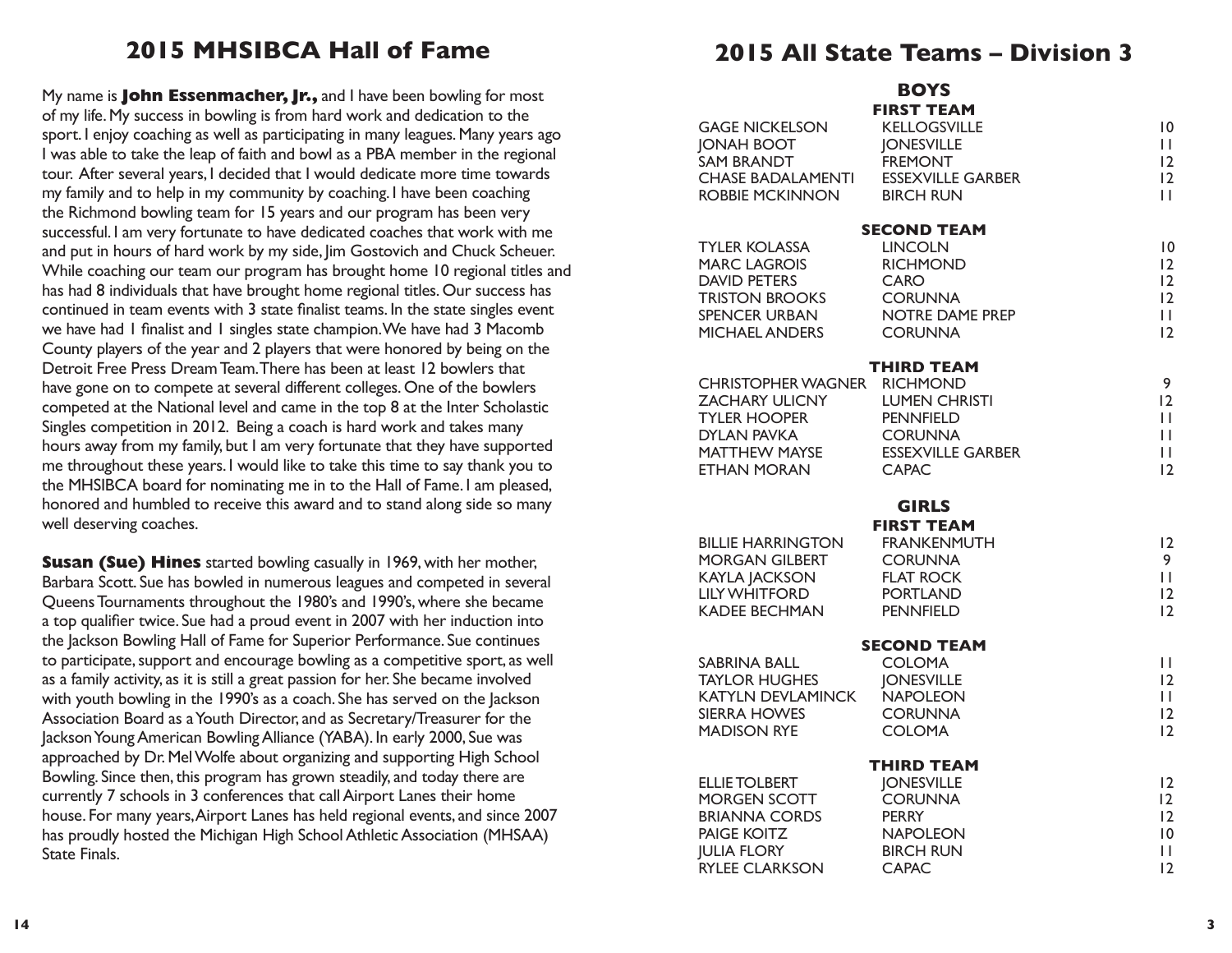## **2015 All State Teams – Division 4**

**BOYS FIRST TEAM**

| <b>ZACH WHITE</b><br><b>CODY JOHNSTON</b><br><b>KYLETUTTLE</b><br><b>BAILEY BUDNIK</b><br><b>GRANT HUEBEL</b>    | FIRƏ I FAM<br><b>HANOVER HORTON</b><br><b>SANDUSKY</b><br><b>ST CHARLES</b><br><b>ROGERS CITY</b><br><b>OCSODA AREA HS</b>                                                 | 10<br>10<br>10<br>Ш<br>9                        |
|------------------------------------------------------------------------------------------------------------------|----------------------------------------------------------------------------------------------------------------------------------------------------------------------------|-------------------------------------------------|
| <b>BRETT HANCOCK</b><br><b>ETHAN SOBCZAK</b><br><b>COREY GRULKE</b><br><b>BLAKE GALICK</b><br><b>SCOTT VACEK</b> | <b>SECOND TEAM</b><br>MICHAEL MARUSZCZAK MADISON HEIGHTS BISHOP FOLEY<br><b>SANDUSKY</b><br><b>BAD AXE</b><br><b>ROGERS CITY</b><br><b>ITHACA</b><br><b>HANOVER-HORTON</b> | $\overline{2}$<br>Ш<br>Ш<br>Ш<br>П<br>П         |
| <b>DAVID ERRER</b><br><b>JAMES MCVAY</b><br>HUNTER STORM<br><b>JARED BAUBLITZ</b><br>SETH STEINKOPF              | <b>THIRD TEAM</b><br><b>BAD AXE</b><br><b>HANOVER-HORTON</b><br><b>VANDERCOOK LAKE</b><br><b>ITHACA</b><br><b>SANDUSKY</b>                                                 | $\mathsf{L}$<br> 2 <br>9<br>Ш<br>$\overline{2}$ |
| <b>EMMA DAVIS</b><br><b>KERI MALLOY</b><br>PAIGE ASHLEY HEUBEL<br><b>LILY WARNER</b><br><b>LESLIE WILLIAMS</b>   | <b>GIRLS</b><br><b>FIRST TEAM</b><br><b>HANOVER HORTON</b><br><b>SANDUSKY</b><br>OSCODA AREA HIGH SCHOOL<br><b>VANDERCOOK LAKE</b><br><b>SANDUSKY</b>                      | H<br>$\overline{2}$<br>$\overline{2}$<br>П<br>H |
| REBECCA BANNASCH ROGERS CITY<br><b>CHELSEA MACLENNAN</b><br><b>ELIZABETH HEIMERDINGER CLINTON</b>                | <b>SECOND TEAM</b><br><b>ITHACA</b>                                                                                                                                        | 12<br>12<br>H<br>П<br>Ħ                         |
| SARAH MEREDITH<br><b>CASSIDY CRABTREE</b><br><b>JENNA JOHNSON</b><br>MIRANDA PORATH<br><b>CASSIDY CLEM</b>       | <b>THIRD TEAM</b><br><b>ROGERS CITY</b><br><b>VANDERCOOK LAKE</b><br><b>NEW LOTHROP</b><br><b>CLINTON</b><br><b>VANDERCOOK LAKE</b>                                        | П<br>Ш<br>П<br>П<br>П                           |

# **2015 MHSIBCA Hall of Fame**

Cora Catlin, approached me about starting up a high school club team in Ionia. In 2004, I was hired as the head coach of the Ionia boys varsity bowling team, and until I stepped down at the end of this season, I was the only boys head bowling coach in Ionia. I also was the head coach of the Ionia girls team from 2012-15. While I was coaching, Ionia was fortunate to have only one season with a losing record. During this time, Ionia had 8 teams advance to the state tournament and 4 regional championships including 3 straight girls regional championships from 2012-2014. Our best finishes were the boys in 2004 in the semi-finals and the Girls in 2013 as the state runners up. On an Individual level, 21 kids I have had the privilege of coaching over the years have represented Ionia in the singles portion of the state tournament with two receiving first team all state honors, A.J. Ward and Ryan Bennett. In 2010, I was honored by being named boy's coach on the Lansing State Journal's Greater Lansing area all decade High School bowling team. As a 1979 graduate of Ionia high school, I am proud to have been able to represent my school and my community over the years. Thank you, all.

My name is **Laurence Radtke** (Rad-Key) and I have been coaching the boys bowling team at Sterling Heights Utica Ford II for 12 seasons. I started coaching in the 2003/2004 season, when my oldest son, Larry entered high school. I have three sons; Larry, Anthony & Frank and all 3 of them entered into the bowling program, with the last one graduating in 2012. Once Frank graduated, I found that I could not leave the program. I just have a passion to teach kids the proper way to bowl and I truly enjoy watching each of them improve, even when the kids' themselves aren't even aware of it. I was the Assistant Varsity coach when Utica Ford made it for the first time to the State finals and ended as runner up. My two oldest sons, Larry & Anthony, won the Macomb County Championship in back to back years and all three of my sons were offered college scholarships. Seeing a young bowler enter the program for the first time and having absolutely no idea of the potential that they may possess, then over time, watch that potential flourish into something magnificent, is quite gratifying. There are no words to describe that gratifying feeling you get, when these kids accomplish something that they themselves didn't think was possible. When I take a team to a tournament, and they, as a team, feel that they aren't good enough to compete, but yet they end up winning, brings tears of joy to my eyes. I feel honored when some of the kids that I have coached, seek me out to tell me that they shot their first 300 game on an adult league 5,6,7 years after they have graduated. I am very pleased and proud to be a part of these young bowlers' lives, teaching them lessons that they will reflect upon for years to come.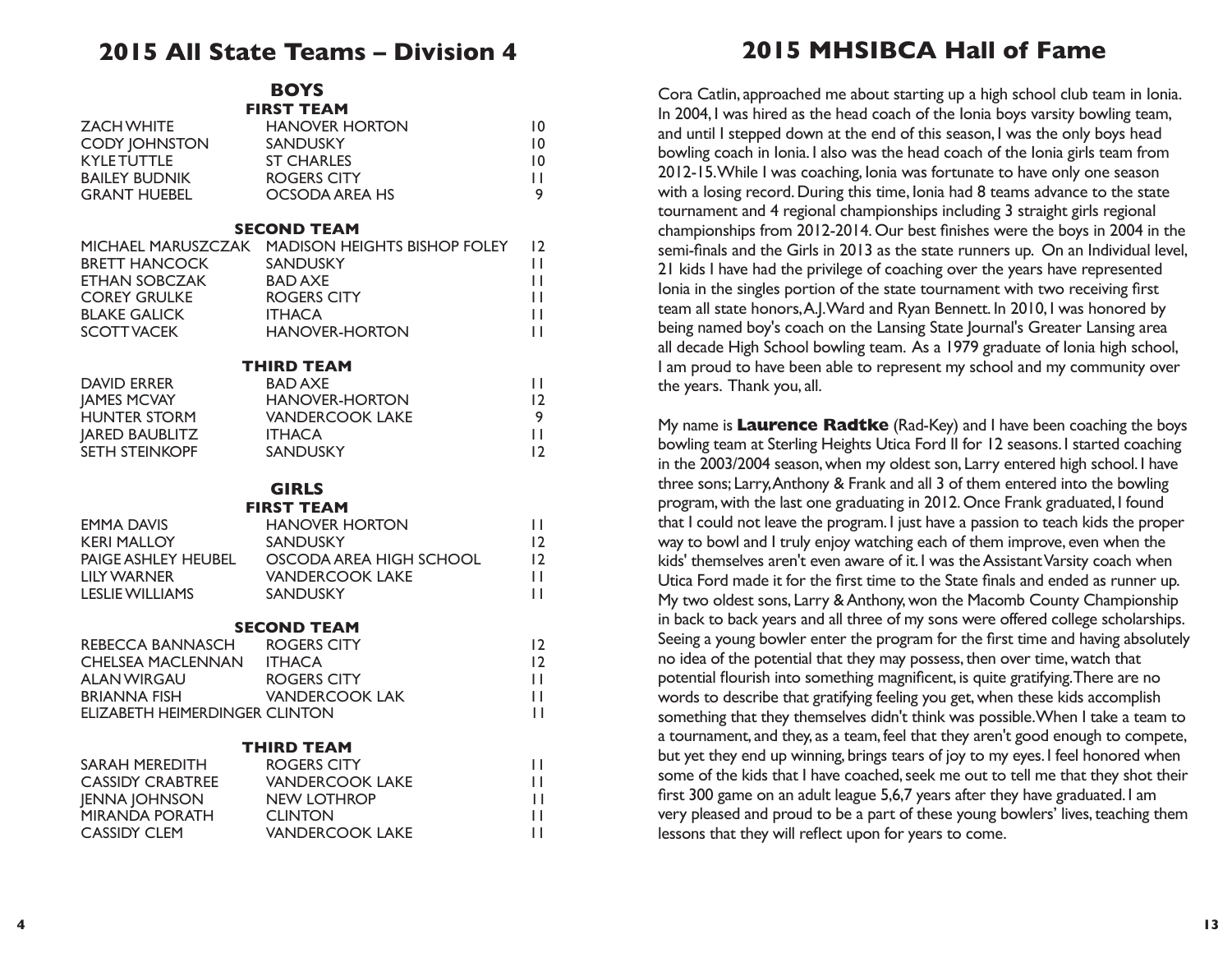# **2015 MHSIBCA Hall of Fame**

**Heidi Wrathell** – I started working with the youth bowling program in 1998 when I took over the youth league at Liberty Lanes. In the fall of 2000, I organized the Sandusky High School Bowling Team by raising money, finding coaches, and entering us in the Eastern Michigan Bowling Conference. In the fall of 2007, with lots of help, I started the Upper Thumb High School Bowling Conference, took the Conference Coordinators position, as well as, Tournament Director. I love the sport and working with the kids. Thank you so much – this is really an honor and surprise.

**Eric Bottrall** – Varsity Head Coach of Caledonia High School. I have been coaching for 13 years. My first 4 years were at Byron Center. Our team finished in 3rd place in our city championship the first year of our program. I coached Byron Center Boys to its first State finals appearance in 2004. We won our conference all 4 years I coached there. In 2006 to present (9 years), I have been coaching at Caledonia High School, where we have won our Conference 7 times. We have been to the State Finals 4 times, twice for boys and girls. I have had several single state finalists over the past 13 years. I was named coach of year this season for Division 1 Boys. I have been a registered USBC Volunteer for the past 5 years and I'm on the Grand Rapids USBC Board as a youth Director (3 years). I was on the MHSAA Rules Committee for 2014. I'm a youth delegate that attends the annual USBC youth meeting the past 3 years. I'm a youth coach on Saturday morning at Spectrum Lanes (past 10 years). I'm secretary of my Youth League that bowls Thursdays after school that is designed for High School bowlers. I have been the Conference coordinator the OK White for the past 8 years. I bowl in two men's league in which one I'm the league Secretary. I volunteer my time weekly to coach not only youth, but adult bowlers, at Spectrum Lanes. I managed Spectrum Lanes for 5 years and worked for them for 16 years. I'm USBC level one certified and USA bowling certified Bronze level. I'm the Meijer State Games of Michigan Director for the bowling games (Past 2 years). I love the game of bowling and coaching and they are a huge part of my life that I truly enjoy. I hope to continue to do so as long as I can. My wife and daughter are active bowlers and I'm blessed by all the support they give me to be able to coach. Thank you.

**Kendall Krick** – I started bowling at an early age and, at 15, I found myself bowling in my first adult league (I had to have a note from my parents!). My children were introduced to bowling when they were young so I took the ABC bronze and silver level coaching classes and started coaching about 1993 in our local junior program. In the fall of 1998, one of the proprietors at Cat Lanes,

# **2015 Senior All Academic Team**

**BOYS**

#### **BOYS DIVISION 1**

NICHOLAS LANTIS BRIGHTON MARK P DETTMAN WALLED LAKE W. JACOB SCHLEBEN LANSE CREUSE N AARON ROBERT DELASALLE JOE JACKSON TROY SCHUYLER WERTH LAKE ORION KALEB SCHMIDT GRAND HAVEN TREVOR MACKOWIAK LANSE CREUSE N DRAKE CSAGE **JACKSON** JOSEPH ALVORD NOVI CATHOLIC ANTHONY TAORMINA STEVENSON DYLAN RAINKO STEVENSON DAVIS KEENA STEVENSON JACOB FURTNEY STEVENSON ZACH SMALL ROCKFORD SEAN TAYLO CALEDONIA

#### **BOYS DIVISION 2**

BEN ROOF FLINT KEARSLEY KLAYTON WILLIAMS TAYLOR KENNEDY KYLE STANCZAK CENTER LINE BRIAN LEWIS **JACKSON NORTHWEST** JEREMY BOJNOWSKI LAKE SHORE DAN RIBBINK MONA SHORES MITCHELL HENDRICKSON WYOMING PAUL FOOR PARMA WESTERN CODY WEST TAYLOR KENNEDY ROB OOSTINDIE GRAND RAPID CHRISTIAN TREVOR SIMONS **JACKSON NORTHWEST** TYLER FIELDS MARYSVILLE RYAN BENNETT IONIA BRANDON ARMSTEAD MARYSVILLE DEREK HEIN GRAND RAPIDS CHRITSIAN DEREK LAMBERT BAY CITY CENTRAL ALEX FRANKILA PARMA WESTERN CODY WILKINS TECUMSEH SPENCER PRATT WYOMING

### **BOYS DIVISION 3**

DAN RIOS HEMLOCK JARAD INMAN BIRCH RUN RYAN PAKLEDINAZ ALMONT NICHOLAS JESKE PINCONNING DAVID PETERS CARO TRISTON BROOKS CORUNNA AUSTIN CLARK BIRCH RUN ZACH ULICNY LUMEN CHRISTI

#### **BOYS DIVISION 4**

AUSTIN WOLFGRAM ELK RAPIDS KERWIN DORMAN SANDUSKY ADAM KUCZYNSKI HURON SHORES JACOB FEDRIGON ELK RAPIDS

**IAMES MCVAY HANOVER-HORTON**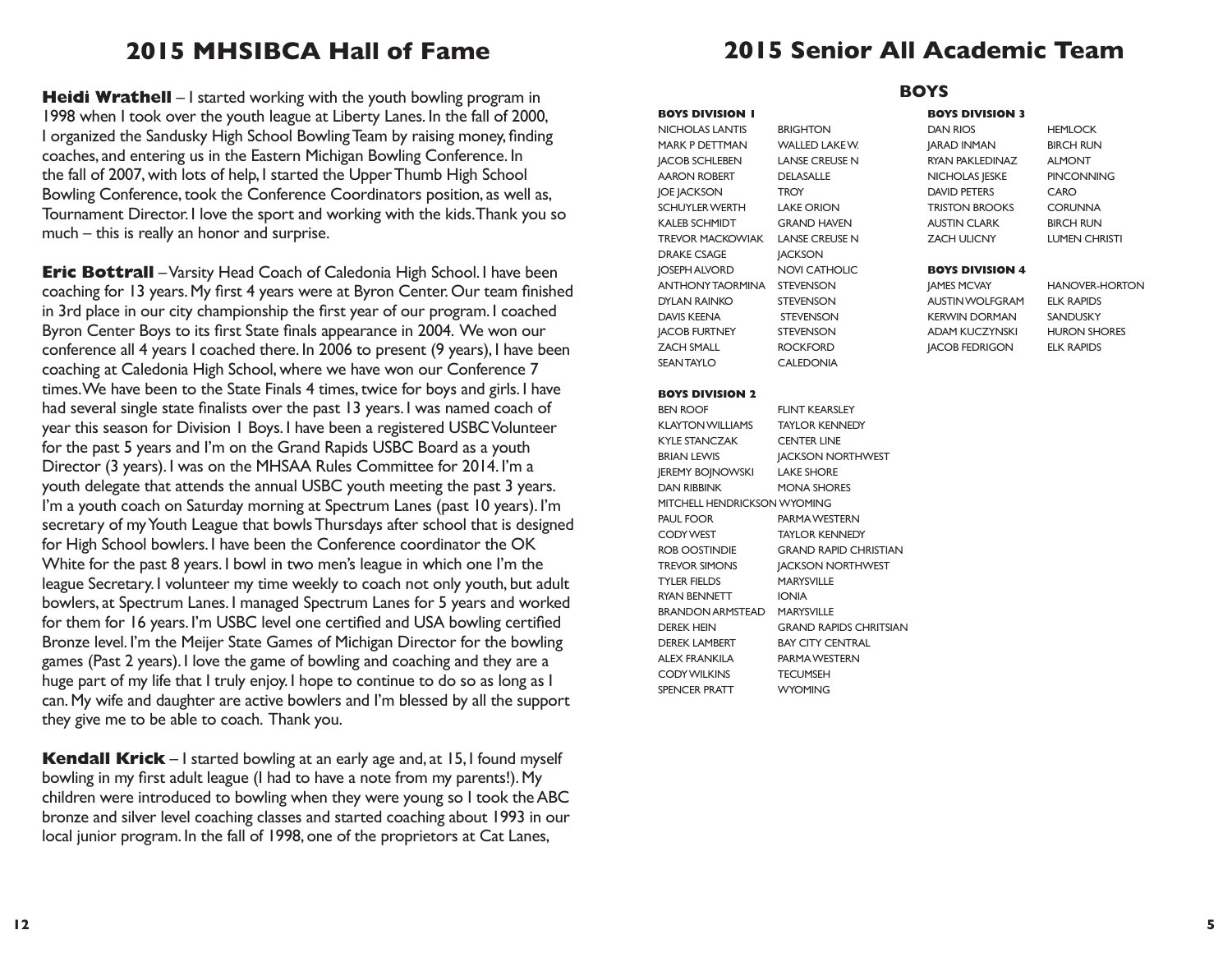# **2015 Senior All Academic Team**

**GIRLS DIVISION 1**

DIAMOND CUMMINGS SWARTZ CREEK KATELYN BOUWENS CALEDONIA BRYNN SCHWAB CALEDONIA VANESSA MARTELL E. KENTWOOD ARIANNA WATSON MERCY ASHLEI BROOKS MERCY KALEIGH DEJONGH HUDSONVILLE AMY HOCH WAYNE MEMORIAL BAILEY GULCH HUDSONVILLE KAITLIN BIRD ROCKFORD JENNA NOTTLE DAKOTA

VICKY WHYDELL FARMINGTON HARRISON ALLISON MORRIS ANN ARBOR HURON SAMANTHA DREW FARMINGTON HARRISON OLIVIA CABILDO WESTLAND JOHN GLENN ASHLEY KRYWY STEVENSON

#### **GIRLS DIVISION 2**

| LYNN HARTMAN REGINA                    |                                          |
|----------------------------------------|------------------------------------------|
| JULIA JOAN BUBLITZ BAY CITY CENTRAL    |                                          |
| MORGAN ALEXIS TAYLOR KENNEDY           |                                          |
| LINDSEY FARRIS WYOMING                 |                                          |
| COURTNEY HERRON TECUMSEH               |                                          |
| DONNA MEREDITH CENTER LINE             |                                          |
| KAILYN DELONIS LADYWOOD                |                                          |
| ALYSSA SEGURA TAYLOR KENNEDY           |                                          |
| ERIN NASH                              | <b>IONIA</b>                             |
| ERIN HORN                              | <b>LAKE SHORE</b>                        |
| <b>TEAGAN MACDONALD FLINT KEARSLEY</b> |                                          |
| <b>JILLIANN DUFORT NORTH BRANCH</b>    |                                          |
| <b>REGINA TUEY</b>                     | SOUTH LYON                               |
| ADDISON MEREM DIVINE CHILD             |                                          |
| KELLY RAYNER                           | <b>LAKE SHORE</b>                        |
| ANNA KUEHNE BAY CITY WESTERN           |                                          |
| ALLIEYOUNG CHARLOTTE                   |                                          |
|                                        | MORGAN URSCHALITZ GRAND RAPIDS CHRISTIAN |
| ARIEL SHEETS                           | SOUTH LYON                               |
| AMBER TILLEY                           | <b>BAY CITY CENTRAL</b>                  |
| KARA LYNNE GUZICK SOUTH LYON EAST      |                                          |
| REBECCA WEST TAYLOR KENNEDY            |                                          |
| MEIJUN LU                              | MARSHALL                                 |
| <b>JULIANA WHEELER</b>                 | <b>WAVERLY</b>                           |

## **GIRLS**

| <b>GIRLS DIVISION 3</b> |                        |
|-------------------------|------------------------|
| <b>SKYLAR MCARTHUR</b>  | <b>CAPAC</b>           |
| <b>ADRIANNA DOUTNY</b>  | <b>CAPAC</b>           |
| <b>CHEYANNE STAIRS</b>  | <b>LUMEN CHRISTI</b>   |
| ROSE TREUTLE            | <b>ALMONT</b>          |
| <b>TORI FINAZZI</b>     | <b>BIRCH RUN</b>       |
| RACHEL DODAK            | <b>BIRCH RUN</b>       |
| <b>IILLIAN LAMBERT</b>  | <b>PINCONNING</b>      |
| <b>THERESE BENZ</b>     | FATHER GABRIEL RICHARD |
| <b>SHEI BY WEAVER</b>   | <b>OTSEGO</b>          |
| <b>MORGEN SCOTT</b>     | <b>CORUNNA</b>         |
| <b>BRIANNA CORDS</b>    | <b>PERRY</b>           |
| <b>SIERRA HOWES</b>     | CORUNNA                |

#### **GIRLS DIVISION 4**

KERI MALLOY SANDUSKY PAIGE ASHLEY HEUBEL OSCODA AREA REBECCA BANNASCH ROGERS CITY CATHERINE HALL BAY CITY ALL SAINTS KRISTY GODLEY ITHACA RILEY SMITH
ST LOUIS ALLISON RAMIREZ BAY CITY ALL SAINTS JACQUELYN GASTA BAY CITY ALL SAINTS LINDSAY RASMUSSEN HANOVER-HORTON

# **Michigan High School Interscholastic Bowling Coaches Association**

# **2015 Coach of the Year**

### **DIVISION I**

BOYS COACH Eric Bottrall Caledonia

GIRLS COACH Kevin Wemyss Macomb Dakota

## **DIVISION II**

BOYS COACH David Bandstra Wyoming

GIRLS COACH Rick Dodick Bay City Western

### **DIVISION III**

BOYS COACH James Carl Armada

GIRLS COACH Matt Molinaro Jonesville

## **DIVISION IV**

BOYS COACH Joseph Childs Hanover Horton

GIRLS COACH Daniel Macha **Ithaca**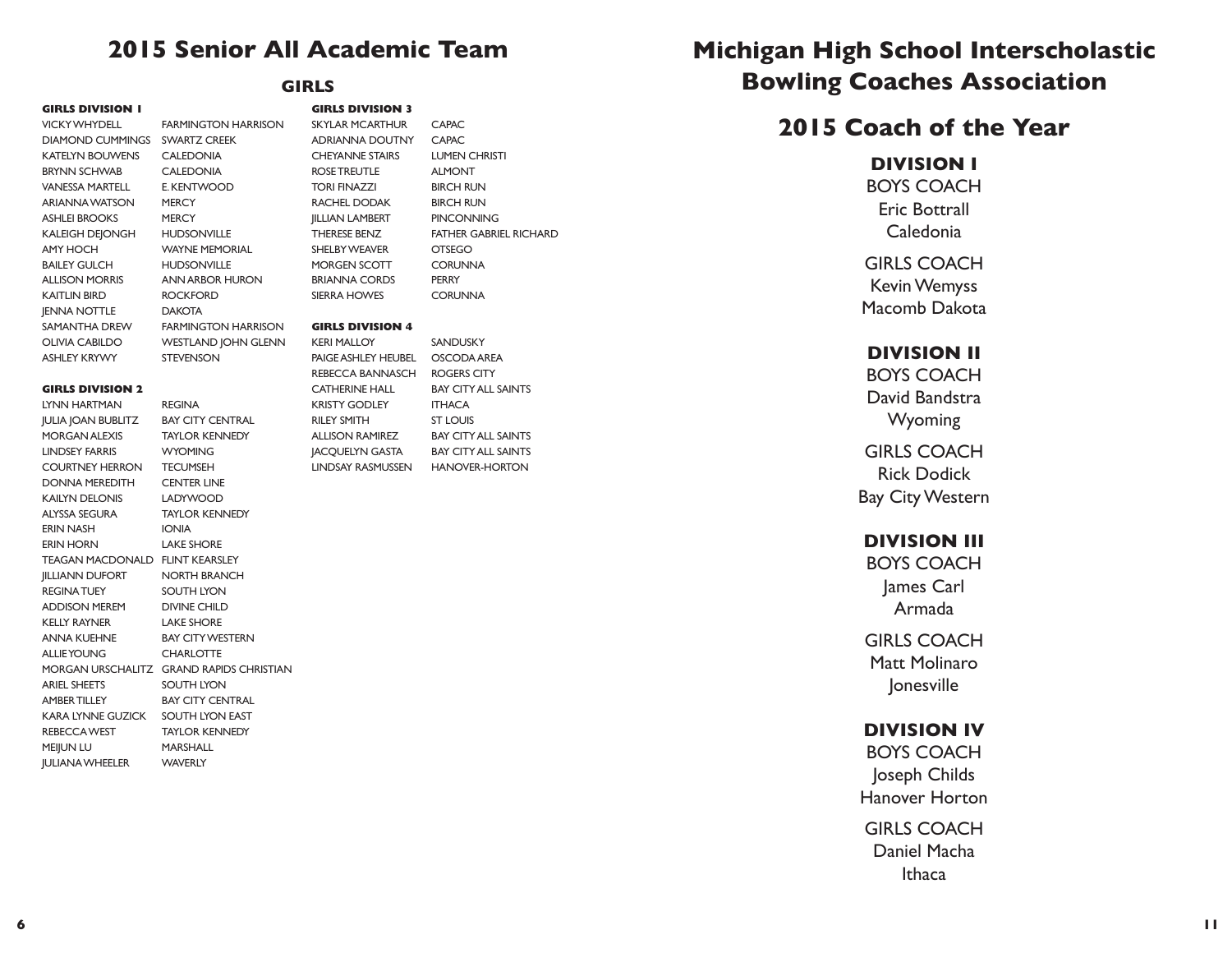## **2015 Boys Team High Baker Game (Top Ten)**

|    | <b>HUDSONVILLE</b>      | <b>TOURNAMENT</b> | 300 |
|----|-------------------------|-------------------|-----|
|    | NOVI CATHOLIC CENTRAL   | <b>TOURNAMENT</b> | 300 |
|    | <b>UTICA EISENHOWER</b> | <b>CONFERENCE</b> | 290 |
| 4  | <b>BAY CITY WESTERN</b> | <b>TOURNAMENT</b> | 288 |
| 5. | <b>CANTON</b>           | <b>CONFERENCE</b> | 286 |
| 6  | <b>DAVISON</b>          | <b>CONFERENCE</b> | 279 |
|    | <b>SWARTZ CREEK</b>     | <b>TOURNAMENT</b> | 279 |
| 8  | <b>MACOMB DAKOTA</b>    | <b>TOURNAMENT</b> | 279 |
| 9  | <b>CHIPPEWA VALLEY</b>  | <b>TOURNAMENT</b> | 278 |
|    | <b>10 ANCHOR BAY</b>    | <b>CONFERENCE</b> | 278 |

## **2015 Boys Team High 2 Baker Game Series (Top Ten)**

|    | <b>CARELTON AIRPORT</b>    | <b>CONFERENCE</b> | 532 |
|----|----------------------------|-------------------|-----|
| 2  | <b>RICHMOND</b>            | <b>CONFERENCE</b> | 511 |
|    | <b>DAVISON</b>             | <b>CONFERENCE</b> | 503 |
| 4  | <b>IACKSON NORTHWEST</b>   | <b>CONFERENCE</b> | 503 |
| 5  | SWARTZ CREEK               | <b>CONFERENCE</b> | 496 |
| 6  | <b>LAKE ORION</b>          | <b>CONFERENCE</b> | 496 |
|    | <b>WYANDOTTE ROOSEVELT</b> | <b>CONFERENCE</b> | 491 |
| 8  | SWARTZ CREEK               | <b>CONFERENCE</b> | 489 |
| 9  | <b>TAYLOR KENNEDY</b>      | <b>CONFERENCE</b> | 482 |
| 10 | PARMA WESTERN              | <b>CONFERENCE</b> | 480 |
|    |                            |                   |     |

## **2015 Girls Team High Baker Game (Top Ten)**

| $\mathbf{I}$   | <b>WESTLAND JOHN GLENN</b> | <b>TOURNAMENT</b>   | 279 |
|----------------|----------------------------|---------------------|-----|
| $\overline{2}$ | <b>OXFORD</b>              | <b>CONFERENCE</b>   | 267 |
| 3              | <b>MACOMB DAKOTA</b>       | <b>TOURNAMENT</b>   | 266 |
| 4              | <b>STEVENSON</b>           | <b>CONFERENCE</b>   | 266 |
| -5             | <b>BANGOR JOHN</b>         | <b>TOURNAMENT</b>   | 256 |
| 6              | <b>WESTLAND JOHN</b>       | <b>TOURNAMENT</b>   | 255 |
| $\overline{7}$ | <b>FLINT KEARSLEY</b>      | <b>TOURNAMENT</b>   | 248 |
| 8              | <b>FLINT KEARSLEY</b>      | <b>TOURNAMENT</b>   | 246 |
| 9              | SWARTZ CREEK               | <b>TOURNAMENT</b>   | 246 |
| $10^{\circ}$   | <b>FLINT KEARSLEY</b>      | <b>STATE FINALS</b> | 246 |

## **2015 Girls Team High 2 Baker Game Series (Top Ten)**

|              | <b>OXFORD</b>              | <b>CONFERENCE</b> | 488 |
|--------------|----------------------------|-------------------|-----|
| 2            | <b>MACOMB DAKOTA</b>       | <b>CONFERENCE</b> | 480 |
| 3            | <b>WESTLAND JOHN GLENN</b> | <b>TOURNAMENT</b> | 473 |
| 4            | <b>FLINT KEARSLEY</b>      | <b>CONFERENCE</b> | 471 |
| 5.           | <b>FLINT KEARSLEY</b>      | <b>TOURNAMENT</b> | 471 |
| 6            | <b>ZEELAND</b>             | <b>TOURNAMENT</b> | 462 |
|              | <b>FLINT KEARSLEY</b>      | <b>CONFERENCE</b> | 457 |
| 8            | <b>JACKSON</b>             | <b>CONFERENCE</b> | 445 |
| 9            | <b>STEVENSON</b>           | <b>CONFERENCE</b> | 440 |
| $10^{\circ}$ | <b>IACKSON</b>             | <b>CONFERENCE</b> | 436 |

# **2015 MHSIBCA Scholarships**

| Brynn Schwab            | Caledonia High School        |
|-------------------------|------------------------------|
| <b>Anthony Taormina</b> | <b>Stevenson High School</b> |
| Julia Joan Bublitz      | Bay City Central High School |
| Kelly Rayner            | Lake Shore High School       |
| Meijun Lu               | Marshall High School         |
| Zachary Ulicny          | Lumen Christi High School    |
| <b>Grant Steinborn</b>  | New Lothrop High School      |
| Kendra Handy            | Hanover Horton High School   |
|                         |                              |

| Ron Tomassoni Award Recipient |                                              |
|-------------------------------|----------------------------------------------|
|                               | Paige Ashley Huebel  Oscoda Area High School |

*Matt Fiorito Award Recipient* Keri Molloy Sandusky High School

# **MHSIBCA Scholarship Contributors**

## **WE WOULD LIKE TO THANK ALL THE INDIVIDUALS, COMPANIES, PROPRIETORS, AND VARIUOS TOURNAMENTS THAT HAVE CONTRIBUTED TO THE SCHOLARSHIP THIS SEASON.**

## **ALL CONTRIBUTORS MAY FIND THEIR NAMES ON THE WEBSITE. WE THANK YOU FOR YOUR CONTINUED SUPPORT OF OUR SCHOLARSHIP PROGRAM.**

## **YOUR NAME IN RECOGNITION POSTED ON WWW.MHSIBCA.COM**